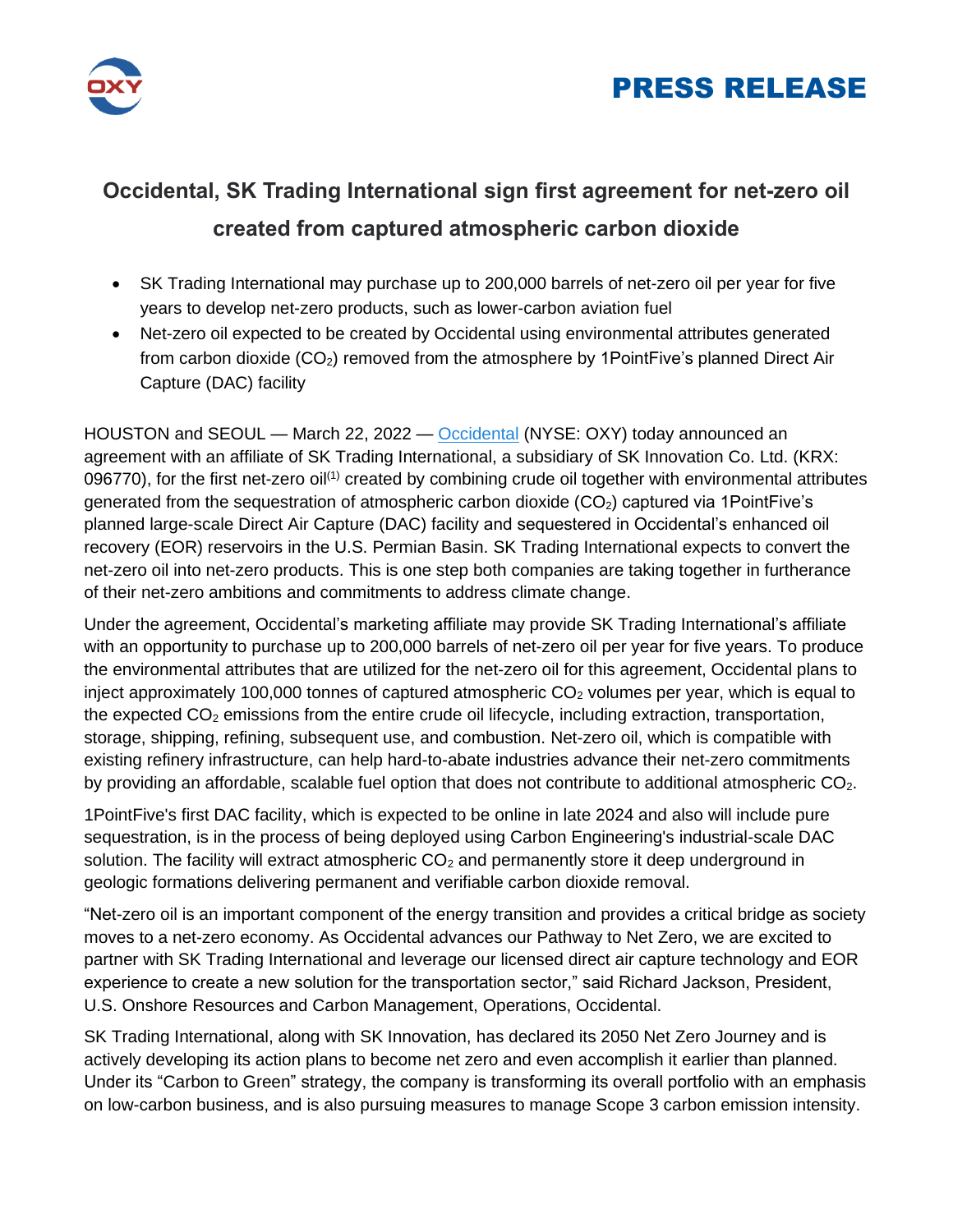The introduction of net-zero oil is well aligned with the company's net-zero commitments and is expected to not only tackle climate change but also accelerate the company's sustainable growth.

"We are pleased to be a part of the world's first carbon emission reduction initiative that is underpinned by processing net-zero oil on a life-cycle analysis basis. We are also thrilled to team up with Occidental, one of the most respected energy companies in the world," said SUH Sokwon, President & CEO of SK Trading International and President of SK Energy Refinery Business.

He added, "In the midst of energy transition, one of the biggest changes in our time, the sustainable business ecosystem built around net-zero oil and low carbon products will contribute to Global Net Zero efforts in a new way."

 $<sup>(1)</sup>$  The term "net-zero oil" indicates crude oil combined together with environmental attributes generated</sup> through the removal and sequestration of atmospheric  $CO<sub>2</sub>$  through an EOR process in an amount equivalent to the CO2 associated with the production, delivery and refining of the crude oil and the use of the resulting product.

### **About Occidental**

[Occidental](http://www.oxy.com/) is an international energy company with assets primarily in the United States, the Middle East and North Africa. We are one of the largest oil producers in the U.S., including a leading producer in the Permian and DJ basins, and offshore Gulf of Mexico. Our midstream and marketing segment provides flow assurance and maximizes the value of our oil and gas. Our chemical subsidiary OxyChem manufactures the building blocks for life-enhancing products. Our Oxy Low Carbon Ventures subsidiary is advancing leading-edge technologies and business solutions that economically grow our business while reducing emissions. We are committed to using our global leadership in carbon management to advance a lower-carbon world. Visit [oxy.com](http://www.oxy.com/) for more information.

### **About SK Innovation**

Established as South Korea's first oil refining company in 1962, SK Innovation engages in diverse areas of business, including exploration and production (E&P), batteries, and information and electronics materials. It owns SK Energy, South Korea's No. 1 refining company; SK geo centric, the leader in the domestic petrochemical industry; SK Lubricants, a global lubricants company; SK Incheon Petrochem, a refining and chemical company; SK Trading International, a trader of crude oils and petrochemicals; SK Earthon, South Korea's longest and largest independent exploration and production (E&P) company; and SK IE Technology, a global information and electronic material solution company. As part of their management system, SK Innovation pursues the maximization of happiness for all stakeholders.

### **Forward-Looking Statements**

This news release contains "forward-looking statements" within the meaning of the "safe harbor" provisions of the Private Securities Litigation Reform Act of 1995, including those relating to Occidental's deployment and use of DAC technology to create net-zero oil as part of its net-zero strategy, which are based on Occidental's current expectations, beliefs, plans, estimates, and forecasts. All statements other than statements of historical fact are forward-looking statements for purposes of federal and state securities laws. Words such as "will," "may," "expect," "plan," or similar expressions that convey the prospective nature of events or outcomes are generally indicative of forward-looking statements. You should not place undue reliance on these forward-looking statements, which speak only as of the date of this news release. Unless legally required, Occidental does not